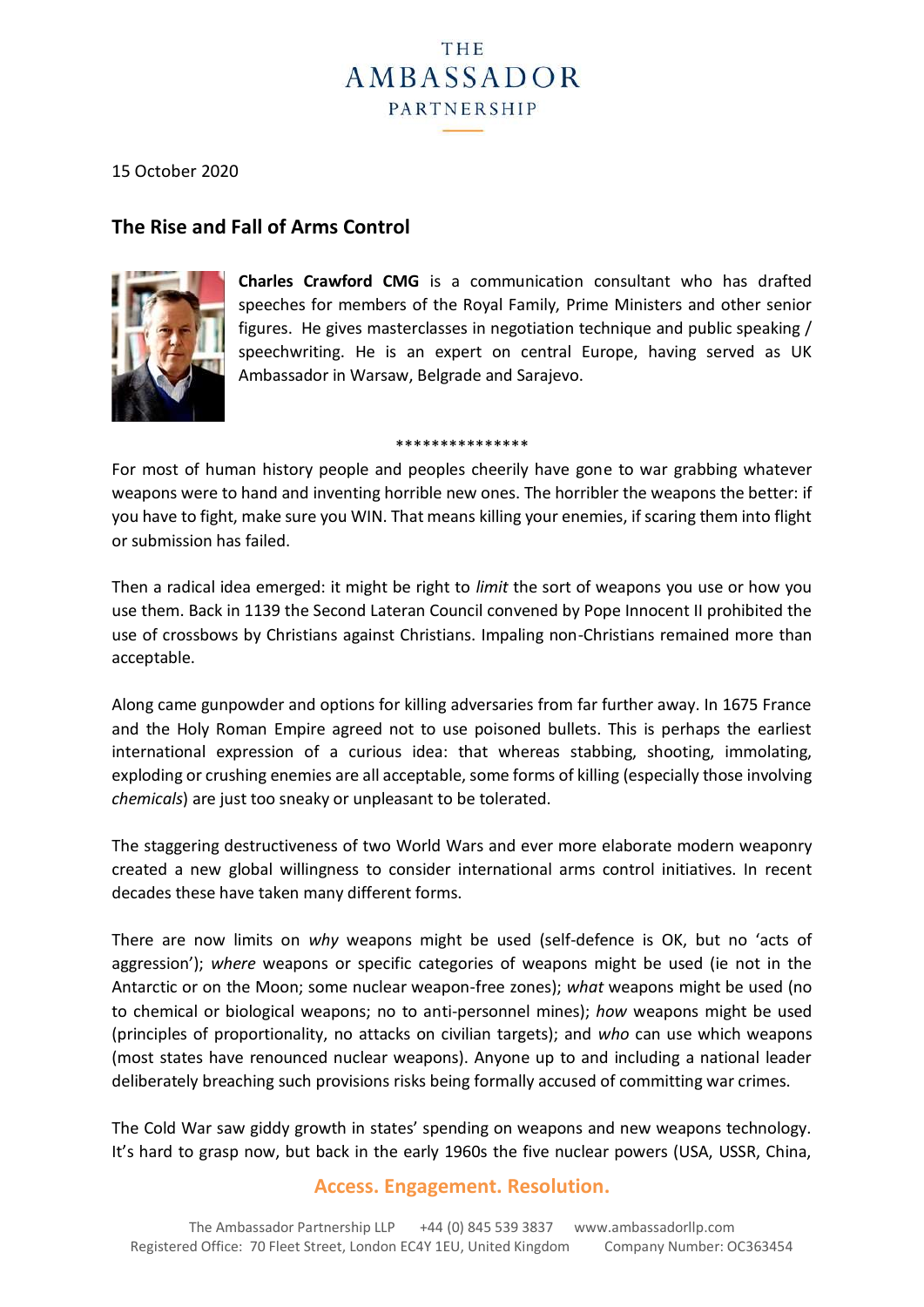France and UK) were setting off atomic explosions in the air, on the sea or underground at the rate of *some three tests per fortnight*. Soviet Union's *Tsar Bomba* detonated in October 1961 in the far north of Russia, the biggest-ever human-made explosion. BOOM. It broke windows 900 km away. Take a deep breath now. Enjoy some radioactive fallout from that and all the other 1960s' nuclear tests as it floats around now.

Even the military leaders of the states pursuing this race to develop more and more ever-bigger nuclear weapons came to see it as perhaps … unwise? Thus began painstaking negotiations aimed at setting limits on testing such weapons and on their numbers, categories and range. Back in the 1980s Foreign Office in London some of the sharpest minds pondered the arms control alphabet soup: ABM, SALT 1, SALT II, SORT, START, NPT, ICBM, INF, MIRV, CFE and so on.

The Cold War ended. For some years a completely new international mood prevailed. Agreements were reached on nuclear weapons and nuclear testing, chemical weapons, landmines, conventional weapons, ballistic missiles, 'open skies' and so on.

Many of these agreements focused on reducing tensions between Washington and Moscow and on scaling back the huge Cold War military deployments across Europe. Expensive new programmes were set up to cooperate in destroying chemical and nuclear weapons. Great progress was made. Lots of work went into drafting possible agreements for limiting the sale of 'small arms' that insurgents, gangsters and terrorists could easily acquire in many parts of the world to destabilising effect.

\* \* \* \* \*

Modern international arms control agreements typically have two broad features.

First, they are necessarily complex and technically intricate. Political leaders, military planners and weapons manufacturers (and the wider public) want to know what exactly is covered or not. National security needs to be secure.

Take chemical weapons, a whole category of weapons formally prohibited under international law. How to define for legal and practical purposes a 'chemical weapon' (or even a 'chemical') when so many natural and man-made substances capable of doing harm are used in normal civilian manufacturing processes, and so many otherwise harmless chemicals might be used in making eg poisonous gases? The 1993 Chemical Weapons Convention has long intricate schedules that categorise chemicals accordingly.

Second, the dry text of the agreements reflects deep human psychological concerns and motivations:

*"Yes, it's good that the nasty other side is says it commits to limiting its weaponry. But what if they cheat? Or develop brand new weapons not covered by the deal, and get a decisive advantage over*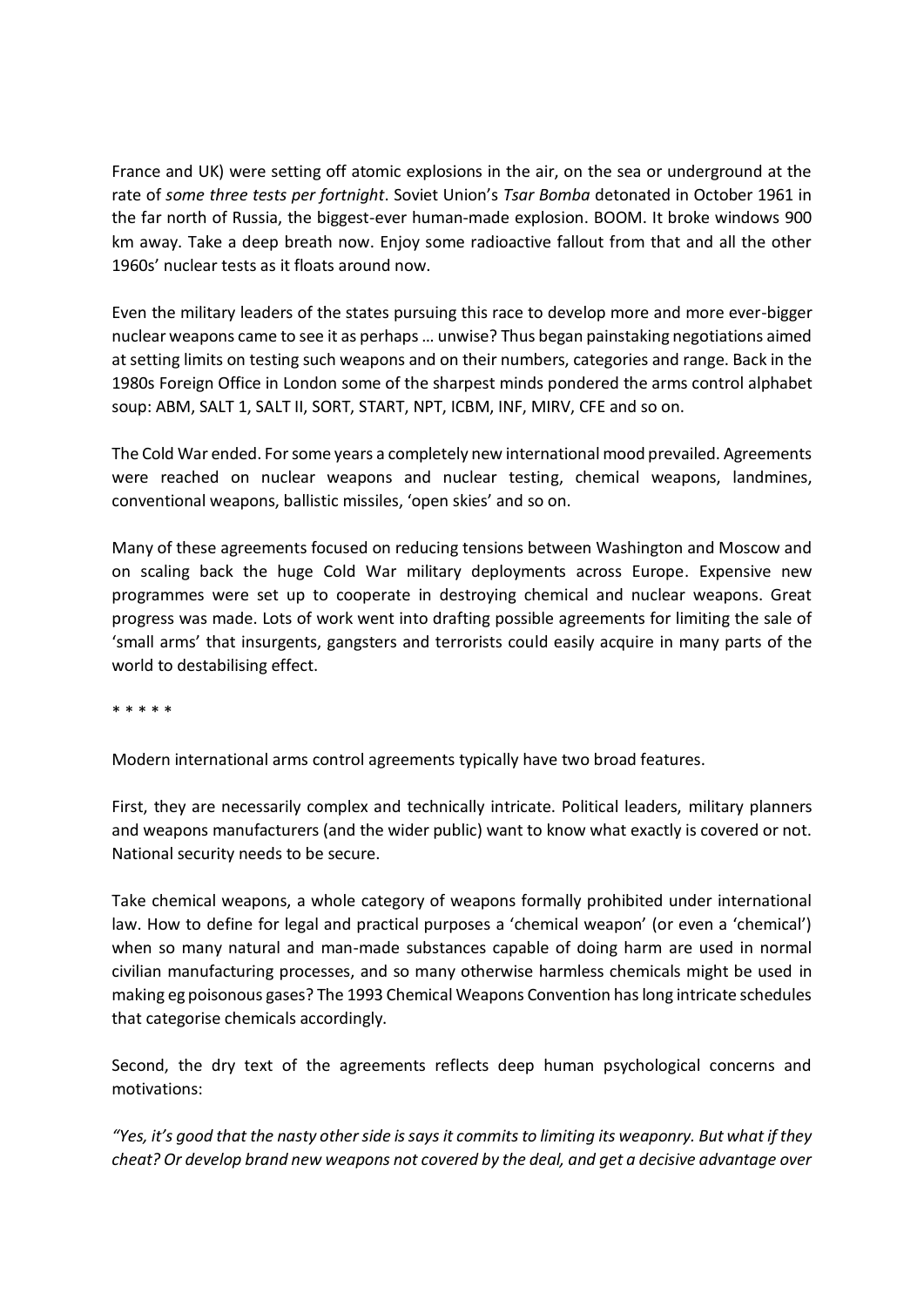### *us that way? How can we trust them? If we suspect they're cheating, how to check? What if they think we're cheating when we're not (and when we are!)?"*

Such crude questions have brought states to accept that there are no serious arms control agreements without serious transparency and verification. Clever ways of achieving this have been devised. Independent agencies (eg the Organisation for the Prohibition of Chemical Weapons (OPCW) in The Hague and the International Atomic Energy Agency (IAEA) in Vienna) have been set up to deploy teams of inspectors who regularly check on member states' factories and weapons facilities. Likewise states might allow other states to conduct surprise checks at secret facilities on their territory, or permit special overflights that monitor what is going on.

Hence the intense wangling over Iran and its nuclear programmes. Right at the heart of the deal negotiated by the Obama Administration was verification by IAEA experts: in return for IAEA confirming that Iran was not pursuing any illicit nuclear weapons programmes, sanctions on Iran would be lifted. But, said US and other opponents of the deal, IAEA inspections can verify only what they are allowed by Iran to verify. Yes, it may be harder for Iran to cheat, but cheat it surely will! Worse, we're rewarding Iran's cheating by lifting sanctions, and then what? The Trump Administration has pulled away from the deal. It's all now a mess.

Note too the even bigger point that under international law only those states signing and ratifying an arms control agreement are bound by it. The key Non-Proliferation Treaty under which most states agree not to develop or use nuclear weapons has attracted more signatories than any other arms control treaty. But it was never signed by India, Pakistan, Israel or Sudan. And in 1993 North Korea announced that it was withdrawing from the NPT framework. Long years of bad-tempered sanctions and Pyongyang defiance.

\* \* \* \* \*

#### The Big Picture now?

After the high tide of arms control enthusiasm in the 1990s, that optimism has ebbed. Neither Washington now Moscow (albeit for different reasons) like their former bilateral nuclear and other arms controls deals (although both sides might agree that any such deal that does not include China is not much use these days). One by one they are falling away. Moscow has pulled back from the Conventional Armed Forces in Europe Treaty. Washington has voiced its intention to leave the multilateral Open Skies Treaty which allows 34 states to conduct inspection flights over the others' territory to maintain confidence/transparency.

Meanwhile the independent OPCW is facing Russian anger over its findings over alleged chemical weapons use in Syria and the 2018 poisoning of Sergei Skripal in England.

How much does all this matter? Is the world reverting to new versions of scary MAD (Mutually Assured Destruction) doctrines of deterrence? Renewed dangerous arms races everywhere?